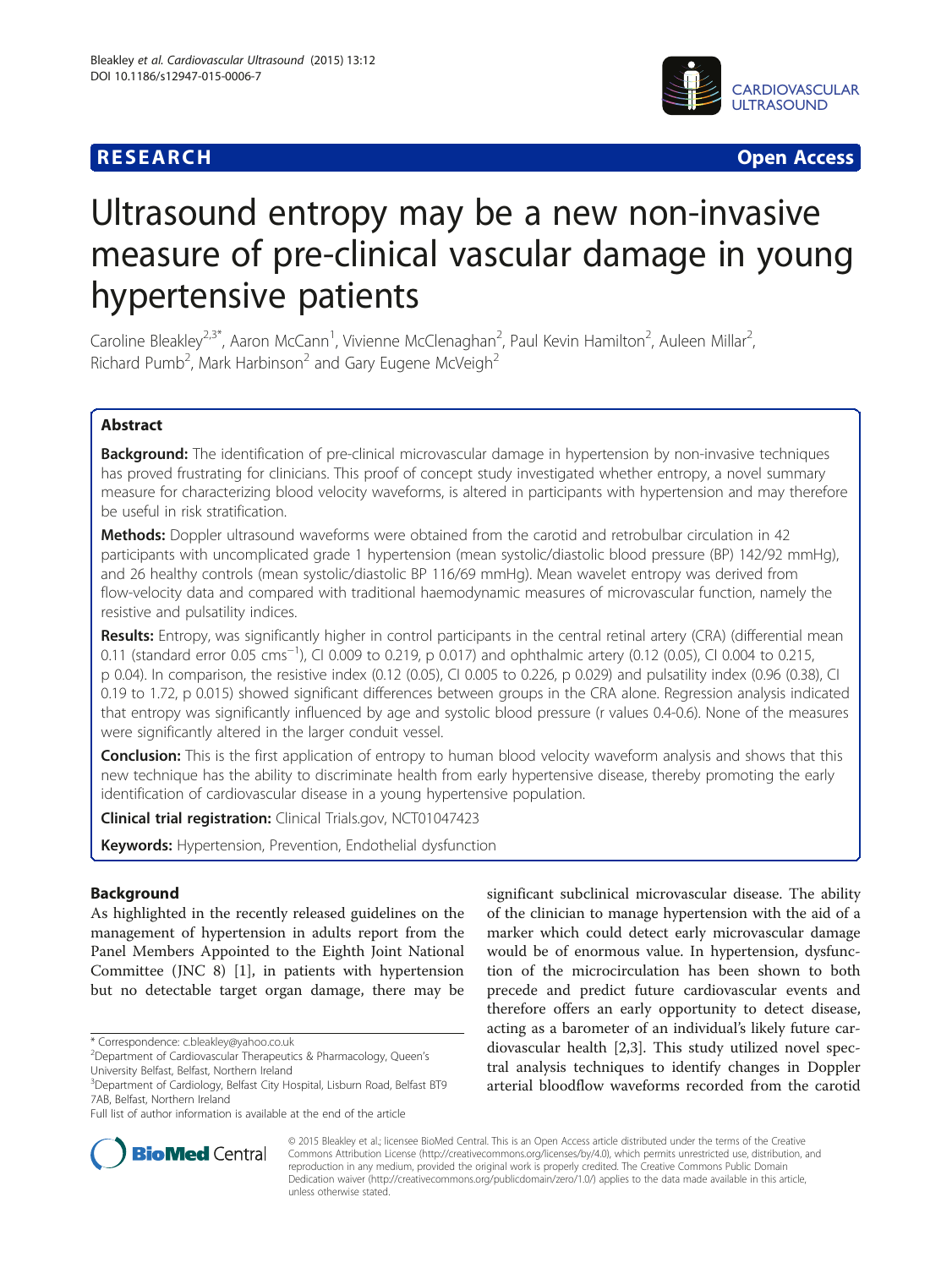and retrobulbar circulation in participants with hypertension compared with a healthy control group.

Wavelet entropy is a measure of waveform complexity, or disorder, derived from the signal's spectral content [[4\]](#page-8-0). A highly ordered signal's spectral energy will be concentrated predominantly within one narrow range of frequencies. Conversely, a more disordered signal will result in almost equal distribution of energy content across different frequency bands [[4](#page-8-0)]. The mean wavelet entropy (MWE) of such a signal will be close to zero. Therefore, wavelet entropy succinctly encompasses all the spectral information contained in a blood velocity waveform into a single metric describing the waveform's complexity. Previous studies have demonstrated a reduction in wavelet entropy, in other words signal complexity, with disease in various biological signals [\[4](#page-8-0)-[6\]](#page-8-0). To the authors' knowledge, this is the first known application of the measurement of entropy to blood velocity waveforms.

## Methods

## Regulatory issues

The study was conducted in line with the Declaration of Helsinki and approved by a local ethics committee. Fully informed written consent was obtained from all participants at study entry.

## Study design

This was a proof of concept study designed to test whether new methods of Doppler ultrasound waveform analysis could distinguish between health and uncomplicated grade 1 hypertension. Hypertensive participants were universally on monotherapy and were switched from their usual therapy to Losartan 100 mg, an angiotensin receptor blocker for 4 weeks prior to study entry in order to in order to eliminate any potential crossover effect from pre-existing therapy. Participants already prescribed Losartan continued as usual.

#### Subject characteristics

42 participants with hypertension were recruited together with 26 normotensive control participants. Hypertensive participants meeting the trial entry requirements were screened from the hypertension clinic in Belfast City Hospital. In order to participate in the study, participants had to have grade 1 hypertension (BP >140/90 mmHg) with no evidence of target organ damage detected on fundoscopy, urinalysis or ECG and no other significant medical history. All participants were under 55 years old.

## Procedures

All studies were performed in a quiet temperature regulated room. Participants were asked to refrain from food, drink and smoking from midnight on the day of the study. All participants rested for 5 minutes in the supine position before measures were taken.

## Blood sampling

Using a sterile technique, a butterfly needle was used to draw 10mls of blood into a suitable disposable syringe. Blood was the transferred into a Vaccutainer EDTA tube and a Vaccutainer Serum Clot Activator tube with the tubes labelled with the subject identification number. Samples were then sent via the hospital pod system to Belfast City Hospital Laboratories for processing and analysis.

#### Doppler ultrasound and data acquisition

An Esaote MyLab 25™ (Esaote UK, London, UK) ultrasound scanner was used for data acquisition in all participants. Data were converted to a velocity measure automatically via integrated software. Signals from scanners arrive in differing formats, each of which require a customized import module. All measures were obtained automatically using customised software (On-line Vascular Image Analysis v.9.61, London, UK) developed on LabVIEW (National Instruments, Texas, USA). The Lab-View software produces a text file containing the signal in volts captured from the scanner via the ADC in real time. The single column of data is directly imported.

## Doppler ultrasound of retrobulbar arteries (ophthalmic and central retinal)

Each participant rested in the supine position with the head comfortably supported on one pillow while the right eye was assessed. Involuntary eye movements were minimized by asking the subject to focus the nonexamined eye on a fixed point on the ceiling. The transducer was connected to the laptop and the Esaote MyLab Five™ ultrasound scanner. On the Esaote MyLab Five<sup>™</sup> ultrasound scanner, the vascular software application was selected, followed by the eyes preset and linear probe with the angle of interrogation at  $0^0$ . Using colour Doppler, the ophthalmic artery was located along the medial aspect of the optic nerve (Figure [1](#page-2-0)). An appropriate gate size for the artery was chosen and the pulse repetition frequency (PRF) adjusted so the entire waveform was seen and occupied the largest part of the scale. Minimum and maximum voltages were recorded in the acquisition software. When a stable pulsed Doppler waveform was obtained, 15 to 20 cardiac cycles were recorded. The open recording window on the laptop was then closed and the minimum and maximum voltage values transcribed into the appropriate boxes on the database. The signal was automatically converted to a velocity measure. This process was then repeated for the central retinal artery by locating the artery using colour Doppler as it enters the posterior aspect of the globe in line with the optic nerve.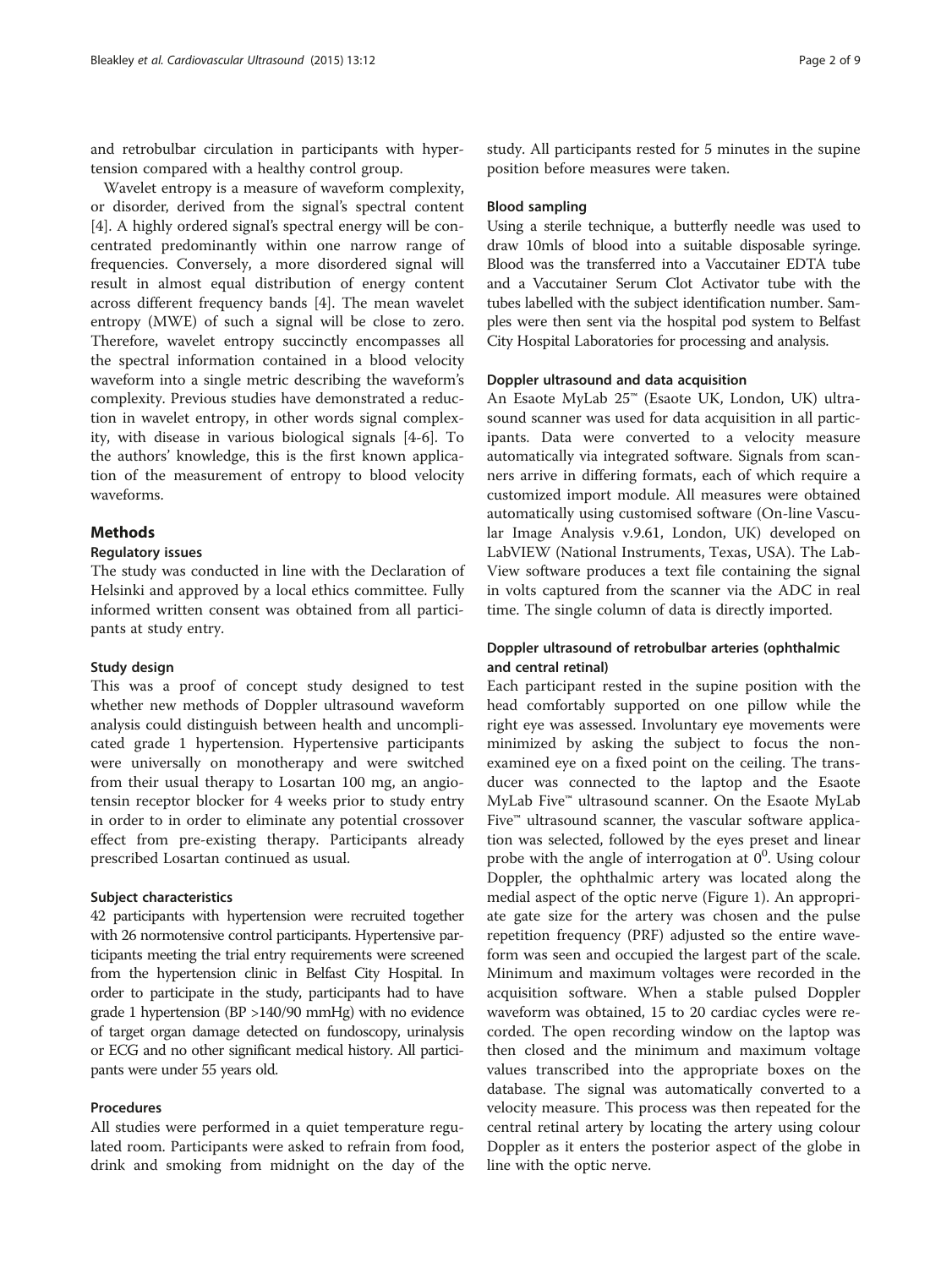<span id="page-2-0"></span>

#### Doppler ultrasound of the common carotid artery

Each study participant was positioned supine with the head comfortably supported on one pillow while the right carotid artery was assessed in each patient. On the Esaote MyLab Five™ ultrasound machine the vascular software application was selected, then carotid preset and linear probe. Using colour Doppler, the carotid artery was located along the medial aspect of the jugular vein. The gate size appropriate to the artery was selected and the PRF adjusted so the entire waveform was seen and occupied the largest part of the scale. The minimum and maximum voltages were recorded. When a stable pulsed Doppler waveform was obtained, 15 to 20 cardiac cycles were recorded. The open recording window on the laptop by was closed and the minimum and maximum voltage values were transcribed into the database. The file was converted to a velocity measure automatically via integrated software.

## Signal analysis algorithms

## Summary parameters

Time domain analysis

The resistive index (RI) was calculated using:

$$
RI = \frac{S-D}{S} \tag{1}
$$

where S is the peak systolic velocity and D the end diastolic velocity.

The pulsatility index (PI) was calculated using:

$$
PI = \frac{S-D}{M} \tag{2}
$$

where S is the peak systolic velocity, D the end diastolic velocity and M the mean velocity [[7,8\]](#page-8-0). These indices were each measured on 3 separate waveforms, with a mean value being used for analysis (Figure [2](#page-3-0)). Mean velocity was also calculated.

## Wavelet analysis

Wavelet technology was originally developed in the 1980's as a means of analysing seismic signals. Morlet et al. [[9\]](#page-8-0) were the conceptive group, and since then numerous additive functions have been devised. The wavelet transform allows a window of flexible length to be used; wide to analyse low frequencies and narrow for higher frequencies [\[10\]](#page-8-0).

The discrete wavelet transform (DWT) is a more efficient version than the continuous with respect to programming as it decomposes the signal into components each of which represents a range of frequencies. Wavelets are now available in many different forms, each type more suited to a particular signal than another, allowing the investigator to choose the wavelet most appropriate to the signal they wish to analyse (Figure [3](#page-3-0)).

The advantage of the wavelet is that it enables localisation of a signal in time as well as frequency therefore allowing analysis of features that vary with time [\[11](#page-8-0)]. The time and frequency resolution of wavelet transforms are not fixed, therefore time resolution improves at higher frequencies while frequency resolution increases with lower frequencies [\[10\]](#page-8-0). It is therefore most usefully applied to non-time-stationary signals, such as the human blood velocity waveform where it can quantify changes in the entire flow waveform over the whole cardiac cycle [\[12](#page-8-0)].

In this study, the DWT analysis of processed blood velocity waveforms was performed using a customised program written in Matlab 2007b (The MathWorks Inc., MA, USA), utilising the Matlab Wavelet Toolbox. A graphical user interface streamlined the analytical process. The 'Daubechies 8' wavelet was used for waveforms from all vascular locations. Previous work in our department revealed this to be the most appropriate wavelet for such applications [\[13](#page-8-0)]. The output from the wavelet analysis of one signal is considerable. Following DWT analysis, during which frequency data is automatically grouped into 6 bands, the mean signal amplitude in each band calculated. The bands used contain frequencies in the range shown below (Table [1](#page-4-0)).

## Wavelet entropy

Wavelet entropy is a measure of waveform complexity, or disorder, derived from the signal's spectral content [[4](#page-8-0)]. This is represented below (Figure [4](#page-4-0)) as distribution of energy across individual frequency bands with a highly ordered signal's spectral energy concentrated predominantly within one frequency band, the relative energy in the frequency band containing the signal will be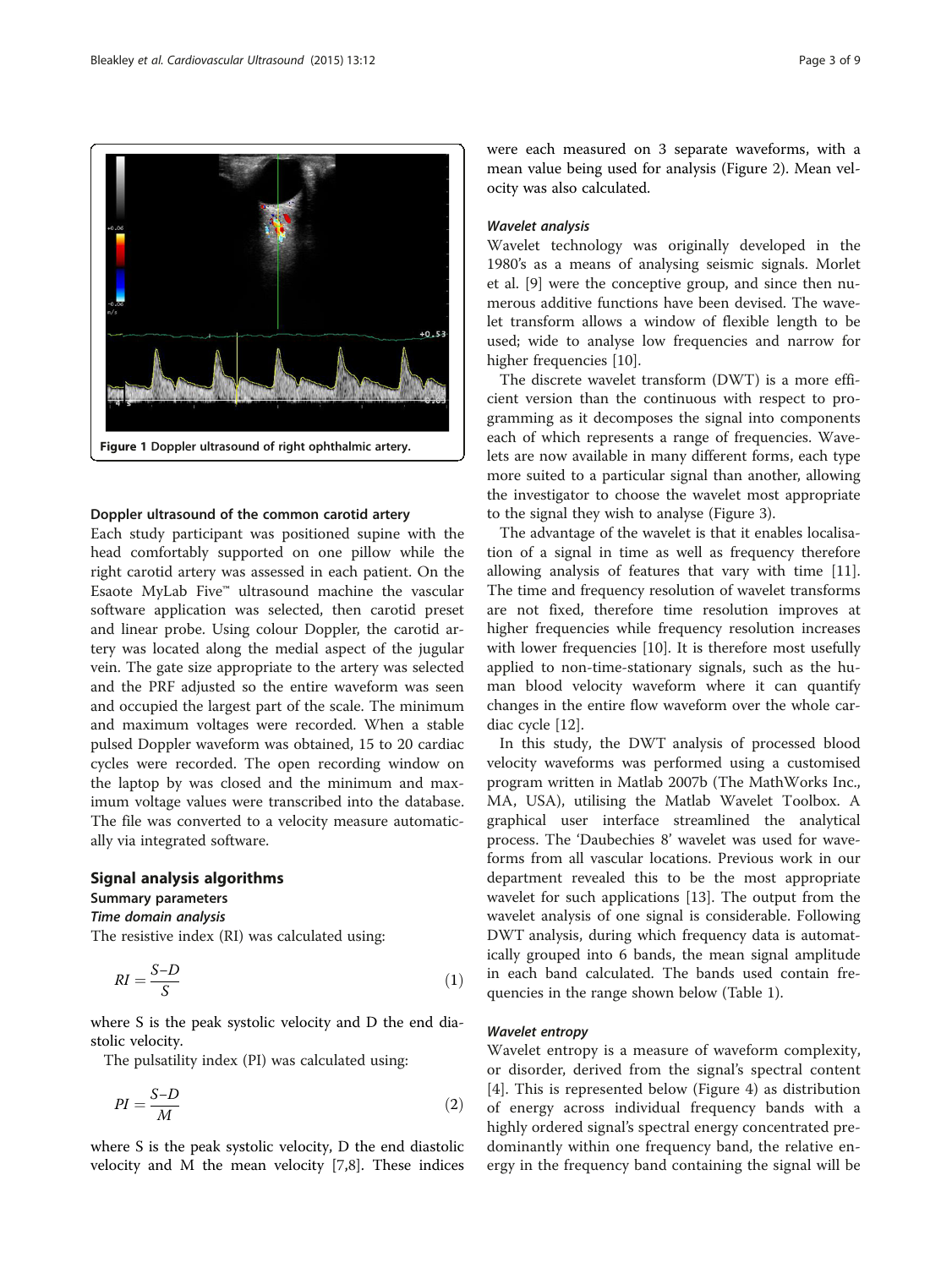<span id="page-3-0"></span>

close to one and close to zero over the remaining frequencies. Conversely, a more disordered signal will result in almost equal distribution of energy content across frequency bands. The mean wavelet entropy (MWE) of such a signal will be close to zero. Therefore, wavelet entropy succinctly encompasses all the spectral information contained in a blood velocity waveform into a single metric describing the waveform's complexity. Previous studies have demonstrated a reduction in wavelet entropy, in other words signal complexity, with disease [[4-6\]](#page-8-0).

#### Mean wavelet entropy

Mean wavelet entropy (MWE) describes the spread of the relative energy spectral distribution as determined by the following equation:

$$
MWE = \sum_{m}^{M} \text{Re}\, lE_m \cdot In(\text{Re}\, lE_m)
$$

Where m is the wavelet decomposition level, M is total number of frequency bands and RelE is relative (normalized) energy or amplitude of the signal in each wavelet

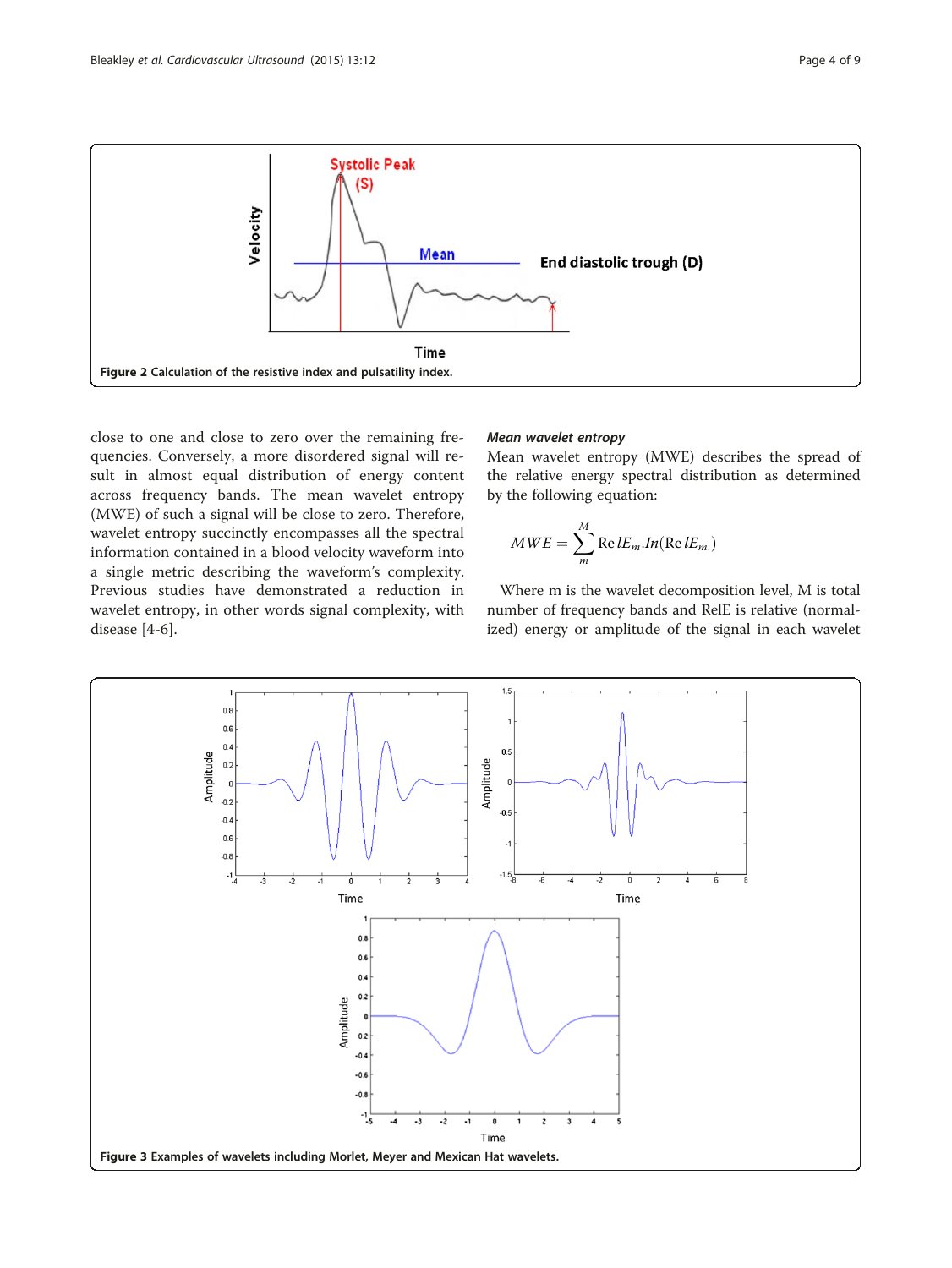| <b>Frequency Band</b> | Constituent      |
|-----------------------|------------------|
|                       | Frequencies (Hz) |
| $\mathcal{P}$         | $12.5 - 25$      |
| 3                     | $6.25 - 12.5$    |
| $\overline{4}$        | 3.125-6.25       |
| 5                     | 1.76-3.125       |
| 6                     | $0.87 - 1.76$    |
|                       | $0.43 - 0.87$    |

<span id="page-4-0"></span>Table 1 Frequency bands used in analysis and their constituent frequencies (Herz)

## Table 2 Reproducibility data for wavelet transform analysis and entropy in carotid, ophthalmic (OA) and central retinal arteries (CRA)

|                   | ΟA    | <b>CRA</b> | Carotid |  |
|-------------------|-------|------------|---------|--|
|                   | (CoV) | (CoV)      | (CoV)   |  |
| Resistive index   | 6.17  | 23.07      | 4.77    |  |
| Pulsatility index | 20.76 | 39.11      | 12.32   |  |
| Entropy           | 1.93  | 2.14       | 2.14    |  |
|                   |       |            |         |  |

 $Cov = coefficient of variation$ .

band. Entropy is unique in that it summarises this spectral composition as a single numeric value and is therefore potentially an extremely attractive marker of vascular function. Measures of entropy have previously been applied in the analysis of vascular dynamics such as heart rate and blood pressure [[5,6\]](#page-8-0) and in electroencephalographic (EEG) waveforms [\[4](#page-8-0)]. To our knowledge, this method of waveform analysis has not previously been studied in a hypertensive population for assessment of response to therapy or in direct comparison with a healthy cohort.

## Reproducibility of data

Reproducibility studies were conducted over a period of 10 days on the same healthy volunteer at the same time each day. As is customary, reproducibility was not repeated on the study group. On each day, all measures of vascular function were measured twice by the same operator and reproducibility estimated using a coefficient of variation (Table 2). As studies were performed by a single operator, no inter-observer variability was performed.

## Statistical analysis

Data underwent analysis of variance testing after satisfactory normality of distribution had been demonstrated. Significance was considered to have been reached at the 5% level. Results are presented as means and standard error of the means, and changes from baseline presented as mean (95% Confidence Intervals). Positive results underwent simple linear regression analysis and, if this yielded a significant correlation, these data were then subjected to a multivariate regression model.

## Results

Participants and controls were well-matched in terms of age, sex, heart rate, fasting glucose and renal function (Table [3\)](#page-5-0). There were differences in lipid profiles with respect to total cholesterol ( $p = 0.05$ ) and triglycerides  $(p = <0.01)$ , while blood pressure was lower in the control group (systolic 116.6 (standard error of mean 2.44) mmHg vs 142.82 (2.52) mmHg; diastolic 69.00 (1.81) vs 92 (2.3) mmHg;  $p = < 0.001$ ). Smoking status also differed significantly between groups with no control participants currently smoking. None of the control participants were taking any medications while it was expected that hypertensive participants would typically already be taking anti-hypertensive therapy.

11 participants were already taking an ACE inhibitor, 12 were taking an angiotensin receptor blocker and 5 were taking either a calcium channel blocker or thiazide diuretic. 6 were treatment naïve. Unless already prescribed, all participants were switched to the study drug losartan at the first visit in order to standardize therapy. This was followed by a four week run-in period in order to eliminate any potential crossover effect from pre-existing

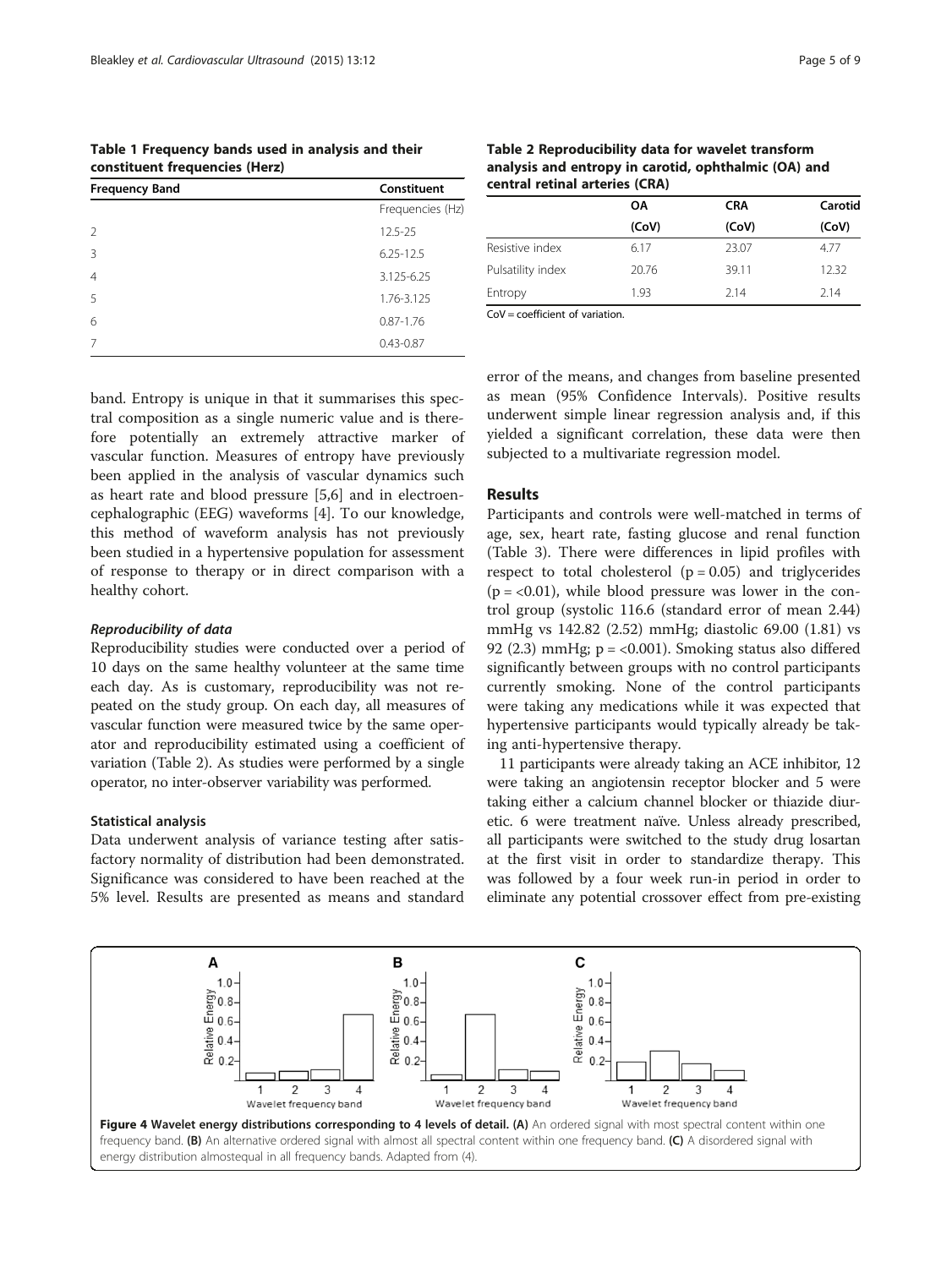|                                                         | <b>Controls</b> | Hypertension | p value |
|---------------------------------------------------------|-----------------|--------------|---------|
| Number                                                  | 26              | 42           |         |
| Age (years)                                             | 39              | 45           | 0.061   |
| Sex (%female)                                           | 66.6            | 69.1         | 0.488   |
| Body mass index (kgm <sup><math>-2</math></sup> )       | 24.6(0.7)       | 28.3(1.1)    | 0.013   |
| Weight (kg)                                             | 72.6(2.8)       | 86.3(3.3)    | 0.005   |
| Current cigarette smoking (%)                           | $\mathbf{0}$    | 7.3          | 0.000   |
| Heart rate (beats $min^{-1}$ )                          | 62(1)           | 64 (0.75)    | 0.057   |
| Systolic blood pressure (mmHq)                          | 116(2)          | 142(2)       | 0.000   |
| Diastolic blood pressure (mmHg)                         | 69(1)           | 92(2)        | 0.000   |
| Fasting glucose (mmol/l)                                | 4.5(0.211)      | 5.1(0.16)    | 0.062   |
| Total cholesterol (mmol/l)                              | 4.8(0.80)       | 5.2(0.75)    | 0.045   |
| HDL-cholesterol (mmol/l)                                | 1.6(0.09)       | 2.7(1.26)    | 0.496   |
| LDL-cholesterol (mmol/l)                                | 2.7(0.15)       | 3.0(0.13)    | 0.133   |
| Total cholesterol:HDL ratio                             | 3.1(0.23)       | 3.9(0.23)    | 0.015   |
| Triglyceride (mmol/l)                                   | 0.9(0.12)       | 1.5(0.15)    | 0.005   |
| Proportion with eGFR $>60$ (l/min/1.73 m <sup>2</sup> ) | 100             | 100          | 1.000   |

<span id="page-5-0"></span>

|  |  |  |  | Table 3 Baseline demographics of control and hypertension participants |  |  |  |  |  |  |
|--|--|--|--|------------------------------------------------------------------------|--|--|--|--|--|--|
|--|--|--|--|------------------------------------------------------------------------|--|--|--|--|--|--|

Values are expressed as mean (standard error of the mean). HDL = high density lipoprotein; LDL = low density lipoprotein; eGFR = estimated glomerular filtration rate.

therapy and to allow participants to be up-titrated to the 100 mg dose of losartan.

In the ophthalmic artery (OA) and central retinal artery (CRA)), entropy was significantly higher in control participants than in those with hypertension  $(OA = 0.11)$ (0.05), CI 0.009 to 0.219, p 0.017) (CRA = 0.11 (0.05), CI 0.004 to 0.215, p 0.04) (Table 4).

For the purposes of being able to compare this new measure with more established methods of vascular assessment, the resistive index and pulsatility index were measured at each arterial site also. Neither of these showed any significant difference between controls and hypertensive participants in measures obtained from the OA. In the CRA, the resistive index (0.12 (0.05), CI 0.005 to 0.226, p 0.029) and pulsatility index (0.96 (0.38), CI 0.19 to 1.72, p 0.015) were higher in controls than hypertensive participants (Table 4). No significant differences were seen in the carotid artery in any of the measures obtained. No significant correlation was demonstrated between RI, PI and entropy (RI and entropy p = 0.075, PI and entropy 0.012 using Pearson's correlation coefficient).

As the main endpoint of the study, entropy underwent further analysis in order to extract any possible relationship between it and baseline characteristics. In the first instance simple linear regression was applied (Table [5](#page-6-0))

| Table 4 Measures taken from the ophthalmic, central retinal and carotid arteries in control and hypertensive |  |  |  |  |
|--------------------------------------------------------------------------------------------------------------|--|--|--|--|
| participants                                                                                                 |  |  |  |  |

|                        |                          | Controls    | Participants with<br>hypertension | <b>Standardised</b><br>differential mean | Confidence<br>interval | p value |
|------------------------|--------------------------|-------------|-----------------------------------|------------------------------------------|------------------------|---------|
| Ophthalmic artery      | Entropy                  | 1.36 (0.03) | 1.24(0.03)                        | 0.12(0.05)                               | 0.009 to 0.22          | 0.017   |
|                        | <b>Resistive index</b>   | 0.88(0.13)  | 0.73(0.01)                        | 0.15(0.09)                               | $-0.05$ to 0.35        | 0.127   |
|                        | <b>Pulsatility index</b> | 1.47 (0.26) | 1.15(0.19)                        | $-0.103(0.33)$                           | $-0.76$ to 0.55        | 0.755   |
| Central Retinal Artery | Entropy                  | 1.25(0.04)  | 1.14(0.03)                        | 0.11(0.05)                               | 0.004 to 0.215         | 0.040   |
|                        | <b>Resistive index</b>   | 0.92(0.04)  | 0.81(0.03)                        | 0.12(0.05)                               | 0.005 to 0.226         | 0.029   |
|                        | <b>Pulsatility index</b> | 2.69(0.44)  | 1.73(0.16)                        | 0.96(0.38)                               | $0.19$ to 1.73         | 0.015   |
| Carotid Artery         | <b>Resistive index</b>   | 0.79(0.08)  | 0.78(0.06)                        | 0.02(0.11)                               | $-0.20$ to 0.23        | 0.863   |
|                        | <b>Pulsatility index</b> | 1.23 (0.42) | 1.48(0.16)                        | $-0.25(0.37)$                            | $-1.01$ to 0.49        | 0.579   |
|                        | Entropy                  | 1.32 (0.02) | 1.28 (0.27)                       | 0.04(0.04)                               | $-0.04$ to 0.12        | 0.267   |

Results are expressed as standardized differential mean (standard error of the mean) with confidence intervals and corresponding p value for any difference.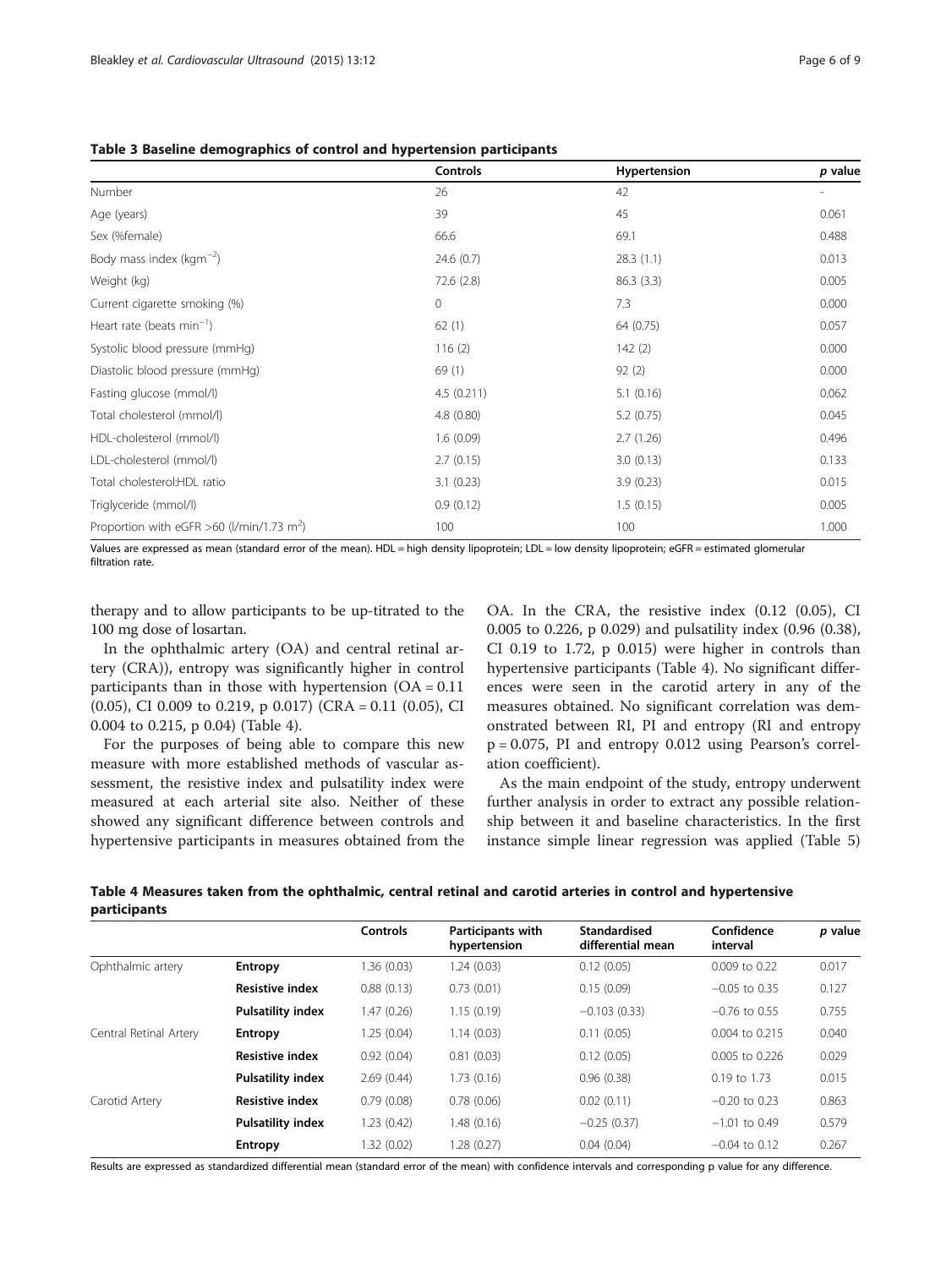<span id="page-6-0"></span>Table 5 Linear regression analysis of entropy

|                            | r value (p value)<br>OΑ | r value (p value)<br><b>CRA</b> |
|----------------------------|-------------------------|---------------------------------|
| Systolic BP (mmHg)         | $-0.46$ (<0.001)        | $-0.34(0.02)$                   |
| Diastolic BP (mmHg)        | $-0.15(0.29)$           | 0.003(0.98)                     |
| Age (years)                | $-0.51$ (<0.001)        | $-0.19(0.18)$                   |
| Total cholesterol (mmol/l) | $-0.13(0.35)$           | $-0.03(0.84)$                   |

Results are given as the r value with the corresponding p value for significance. OA = ophthalmic artery, CRA = central retinal artery.

and, if this yielded a significant correlation, these data were then subjected to a multivariate regression model (Table 6). The results of this analysis of the entropy data indicate that this measure is significantly influenced by age and systolic blood pressure (r values 0-4-0.6). Other baseline characteristics that may have been presumed to influence entropy, such as diastolic blood pressure and total cholesterol, in fact did not show a significant association. For this reason multivariate regression was restricted to the analysis of age and systolic blood pressure for their effect on entropy. After such analysis, a plausible correlation still exists indicating that entropy is to some extent dependent on these factors and may therefore be a potentially robust measure of vascular health.

## **Discussion**

A wealth of evidence exists to support the link between hypertension and cardiovascular risk and yet there is concern that younger individuals are inadequately served by short-term risk prediction. As a consequence, the assessment of overall lifetime risk of a cardiovascular event is gaining credence [\[14\]](#page-8-0). In order to more accurately risk stratify individuals, there is a need to identify reliable surrogate predictors of cardiovascular disease that would detect early changes in the vasculature which to date have evaded clinicians.One means of detecting these small changes is by the use of Doppler ultrasound. This study examined the use of entropy, a novel summary measure of Doppler ultrasound waveform analysis, for the first time in a young hypertensive cohort.

Traditionally, the detection of such changes in blood flow signals relied upon time domain descriptors such as the resistive (RI) and pulsatility (PI) indices. They were included as comparators in this study as they are widely quoted and understood, being often displayed directly

Table 6 Multiple regression of age and systolic blood pressure (corrected for age, systolic blood pressure, diastolic blood pressure and total cholesterol)

|                    | r value (p value) OA | r value (p value) OA |
|--------------------|----------------------|----------------------|
| Systolic BP (mmHg) | $-0.27(0.12)$        | $-0.28(0.13)$        |
| Age (years)        | $-0.48(0.01)$        | $-0.28(0.14)$        |

Results are given as the r value with the corresponding p value for significance. OA = ophthalmic artery, CRA = central retinal artery.

on ultrasound scanner screens now. These measures have been used extensively in the analysis of Doppler blood flow waveforms and yet their limitations have been equally well documented [\[12,15](#page-8-0)-[19\]](#page-8-0). As single domain methods, it has been suggested that they lack the necessary flexibility to adequately assess an entity as variable as the blood flow waveform. Derived from single inflection points during the cardiac cycle, they possess limited ability to account for the ebb and flow of the cycle. This may be a reason for the lack of correlation seen between these techniques and entropy in this study.

In this study, lower RI and PI values were seen in the hypertensive cohort in the central retinal artery (CRA) but no significant difference was demonstrated in the ophthalmic artery (OA). This non-conformity of results with the use of these measures is not unexpected. These indices have been questioned as to whether they are suitably reliable to inform conclusions with varying degrees of performance in the literature [\[15](#page-8-0)-[17, 20\]](#page-8-0). Of added concern, there is non-uniformity of evidence as to the direction in which the RI should be affected in hypertension, with some studies reporting an increase in this measure while others report a reduction. The reason for this discrepancy perhaps lies in what the RI is actually measuring. If taken literally, it should be viewed as a straightforward measure of resistance, however, this may be a misnomer as the RI is actually dependent on the interaction between resistance and compliance which together comprise the arterial waveform [\[17](#page-8-0)]. For instance, it is expected that those with hypertension will have reduced vascular compliance compared with nonhypertensive counterparts, which will result in a lower RI in these individuals even if the level of vascular resistance is comparable to that of the control participants [[17\]](#page-8-0). In other words, if compliance was to differ between participants then the RI may change even though the vascular resistance is the same.

An alternative method of analysis such as the short-time Fourier transform would have been subject to significant limitations in the setting of a study looking at blood velocity waveforms. Time domain descriptors of the flow velocity waveforms are limited to isolated points of the cardiac cycle. The short-time Fourier transform (STFT) deconstructs the signal into its frequency components and the position in time at which these frequencies are observed. It allows time-frequency representation of the flow velocity envelope, while still requiring stationarity of the signal within a finite time interval [\[10\]](#page-8-0). In practice, a 10 millisecond window is frequently chosen as an assumed interval over which the signal displays stationarity [\[10\]](#page-8-0). As a result of this fixed time-frequency window, the STFT is of limited use in the analysis of signals with wide bandwiths that change rapidly over time [\[10\]](#page-8-0). With respect to its application to blood velocity waveform analysis, the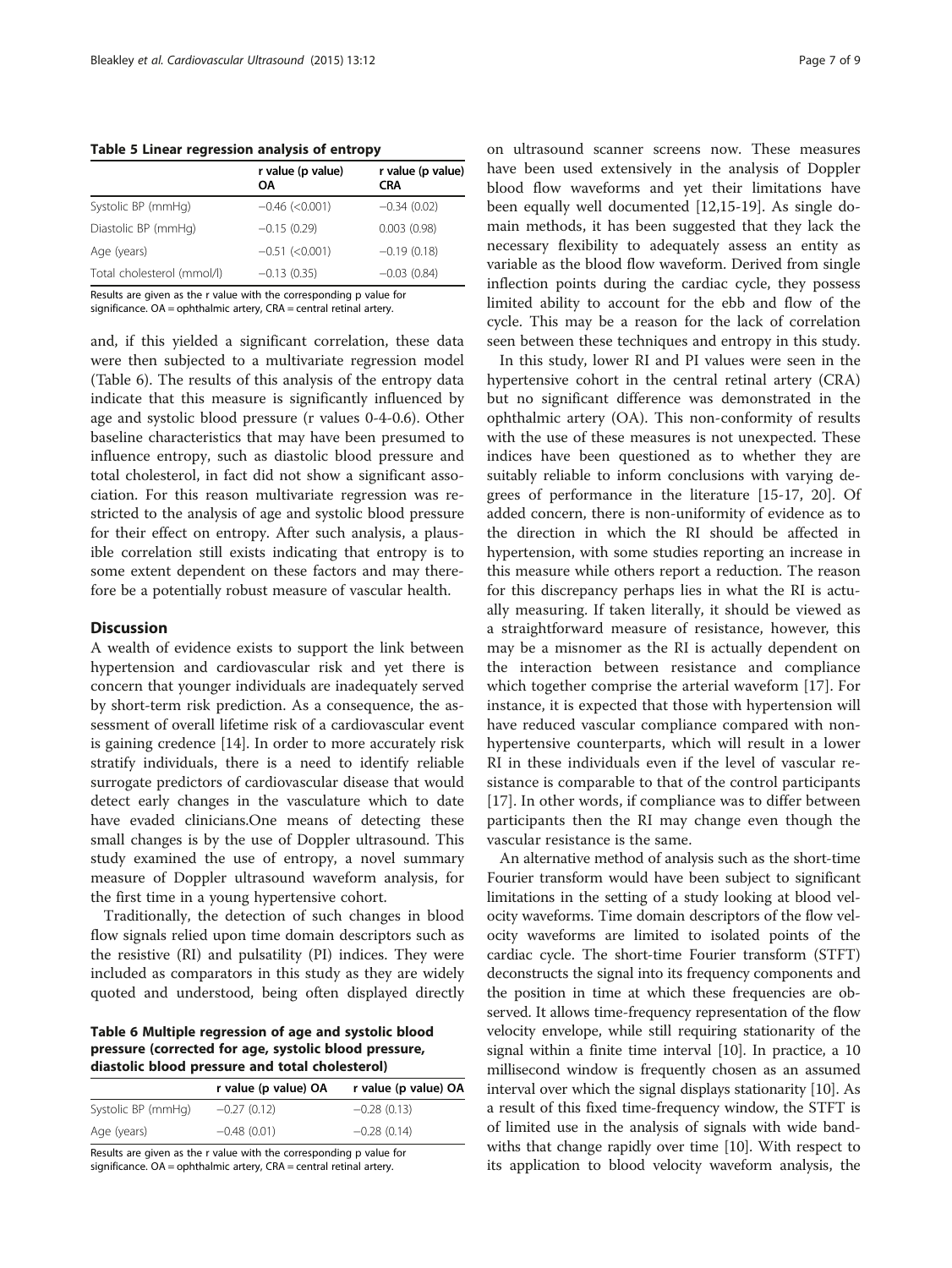STFT is certainly restricted by the Fourier requirements for signal time-stationarity and linearity of the system within the chosen window of analysis.

With the limitations of these existing techniques in mind, this study focussed on the novel use of entropy, which has never before been applied to the analysis of biological waveforms. Wavelet entropy is a measure of waveform complexity, or disorder, derived from the signal's spectral content [\[4](#page-8-0)]. A highly ordered signal's spectral energy will be concentrated predominantly within one frequency band, while a more disordered signal results in almost equal distribution of energy content across frequency bands. Entropy is unique in that it summarises this spectral composition as a single numeric value and is therefore potentially an extremely attractive marker of vascular function.

This study investigated whether this measure could detect differences in the microvasculature between a hypertensive and healthy cohort. Significantly lower entropy values were seen in the ophthalmic and central retinal arteries in the hypertensive cohort with no significant change seen in the larger conduit vessel. In simplified terms, the higher the value of entropy the greater the degree of disorder or complexity. The findings in the present study of a decrease in wavelet entropy, or signal complexity, in the hypertensive cohort are in keeping with previous studies which have demonstrated a reduction in signal complexity in other disease states, although not involving the application of the technique to a blood velocity envelope [\[4](#page-8-0)-[6](#page-8-0)]. This result suggests that entropy could be used in future models to provide a quantitative analysis of microvascular healthas it provides a single metric which is easily appreciated by clinicians.

However, the result is difficult to interpret as this is the first known application of this novel method of spectral analysis to a blood velocity envelope in the assessment of early cardiovascular disease. What is interesting though is that the measurement of entropy was only significant in the smaller distal vessels rather than in the conduit system. This finding is more in keeping with what should be expected from an assessment of these vessels, with the larger feeding artery lying too proximally in order to accurately show changes in the microvasculature which should be more readily seen in distal vessels which abut the microcirculation. As this study allowed direct comparisons to be made between methods of ultrasound interrogation, this could mean that entropy is actually a more sensitive and specific measure of microvascular function than either of the more established means it was compared with.

The study is of course subject to the usual caveats of a small sample size which may have resulted in either an over or underestimation of any differences detected. It must also be noted that the RI and PI values in this study were gained from the analysis of 3 separate waveforms

while the entropy analysis was determined from 15–20 waveforms. This difference is potentially a limitation in the study analysis. The issue of confounding is also an important one, as there were certainly differences detected between the controls and those with hypertension with respect to baseline characteristics. In the main, these differences were as expected between two such groups in variables such as systolic and diastolic blood pressure along with lipid levels which although would not be considered abnormally high, were still higher in hypertensive participants. Although it is possible that these differences had minor effects on outcomes, it is unlikely that they had a major impact as the participants recruited into each group are largely representative of two such populations. A larger study would certainly be required to more fully interrogate this development in the detection of early preclinical microvascular disease.

Despite these caveats entropy is a novel and innovative technique that has been used in this study expressly for the purpose of tracking changes within microvascular function that existing Doppler ultrasound methods have been inadequately sensitive to detect. It seems plausible that the changes detected in this study signify the earliest evidence of microvascular dysfunction which previously has been beyond the sensitivity of non-invasive detection. This is the first description of microvascular dysfunction in a young and otherwise healthy hypertensive cohort that has been detected by such novel means.

## Conclusion

While this measure is undoubtedly in its infancy in relation to the early detection of cardiovascular disease, these initial results suggest that entropy has the ability to discriminate health from early disease. This is important, as these changes were not always obvious with traditional measures, and therefore this could represent an opportunity to identify previously veiled microvascular alterations. As a marker of microvascular dysfunction, entropy is very attractive as it offers a single metric that could be easily interpreted by clinicians seeking to identify those with early microvascular damage despite favourable risk factor profiles. In conclusion therefore, this study has presented the potential for a novel method of waveform interrogation to be used in the early identification of cardiovascular disease in order to aid risk stratification in a young hypertensive population.

#### Abbreviations

CRA: Central retinal artery; OA: Ophthalmic artery; MWE: Mean wavelet entropy; RI: Resistive index; PI: Pulsatility index; DWT: Discrete wavelet transform; EEG: Electroencephalographic; STFT: Short-time fourier transform.

#### Competing interests

The authors declare that they have no competing interests.